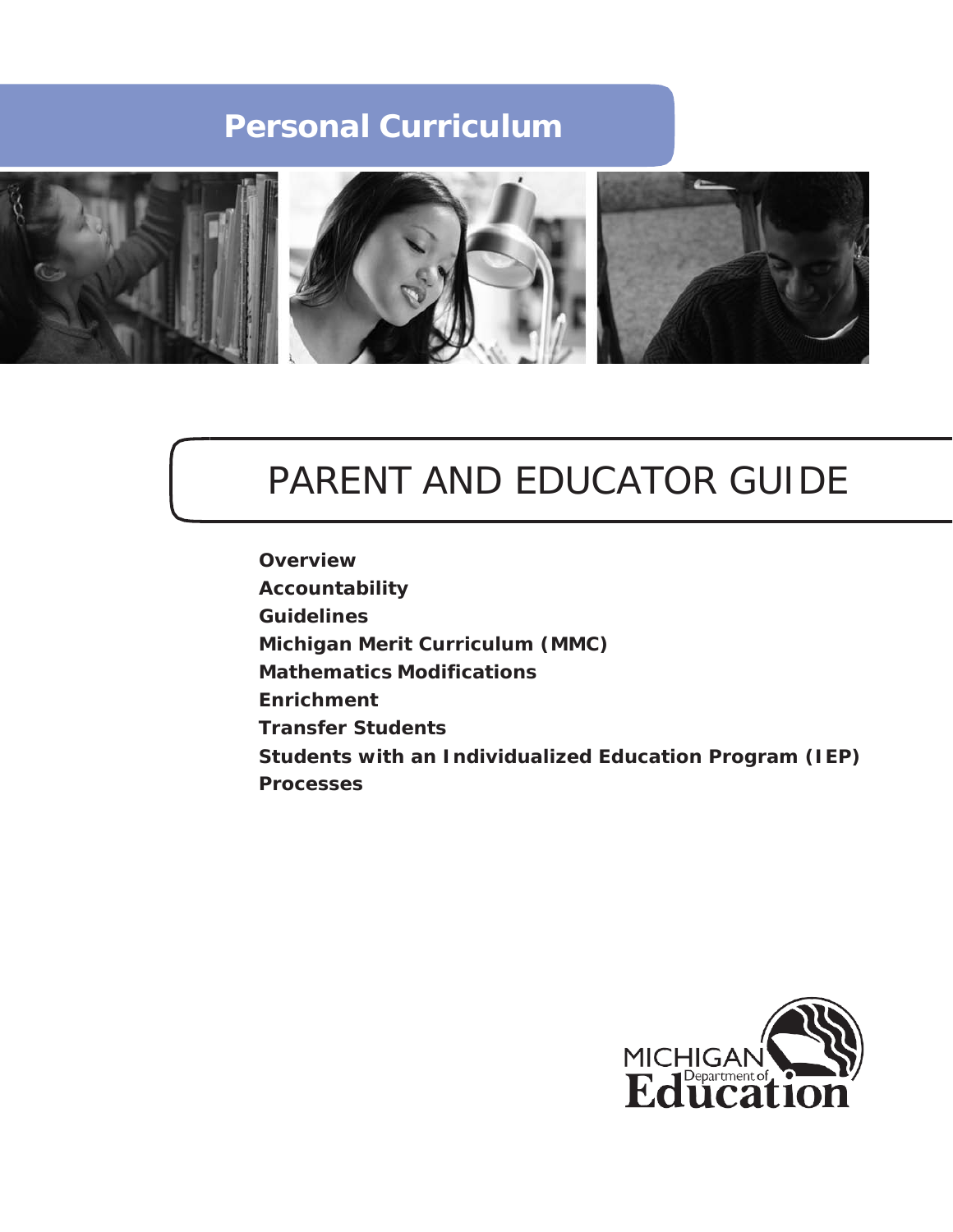## **A Tool for Modifying the Michigan Merit Curriculum**

# **Overview**

### **Summary**

This guide was developed to help educators, students, and parents understand when it may be appropriate to use a personal curriculum (PC) option to modify the Michigan Merit Curriculum (MMC) requirements. State statute allows personal curriculum modification in order to:

- Go beyond the academic credit requirements by adding more math, science, English language arts, or world languages credits; or completing a department-approved formal career and technical education program.
- Modify the State Content Standards for Mathematics.
- Modify, when necessary, the credit requirements of a student with an Individualized Education Program (IEP).
- Modify credit requirements for a student who transfers from out of state or from a nonpublic school and is unable to meet the MMC requirements.

The MMC defines consistent learning standards that are intended to remain constant from district to district. Districts choose instructional approaches and design learning environments so that all students, including alternative and at-risk students, can meet the requirements of the MMC. The research is clear—struggling learners do better when given the opportunity to learn in a challenging curriculum. PC modifications must align Michigan state standards as practicable and must not create barriers that limit a student's opportunity to be engaged in a challenging curriculum.

The legislative intent of the PC is to individualize the rigor and relevance of the educational experience. In this context, "practicable" is an inclusive term meaning as much of the subject area content expectations as possible during high school instruction. Students with an IEP operate under this same context.

The PC is an option any student or family can explore as a way to modify certain graduation requirements and earn a diploma. The purpose of secondary education is to prepare students for life after high school. Any modification to a student's graduation requirements needs to be consistent with this purpose. The high school diploma is documentation that the student has met the expectations and possesses the knowledge and skills necessary for postsecondary success. Students who are not pursuing a diploma or students who are unable to meet modified MMC requirements do not need a PC.

### **Purpose of the Personal Curriculum**

The PC is a process to modify specific credit requirements and/or content expectations based on the individual learning needs of a student. It is designed to serve students who want to accelerate or go beyond the MMC requirements and students who need to individualize learning requirements to meet the MMC requirements.

**Section 380.1278a of the Revised School Code regarding the Michigan Merit Curriculum requirements for a high school diploma may be accessed and read online at:** [www.legislature.mi.gov/\(hzka3q2cfmj4r0vc4mdmp055\)/documents/mcl/pdf/mcl-380-1278a.pdf](http://www.legislature.mi.gov/(hzka3q2cfmj4r0vc4mdmp055)/documents/mcl/pdf/mcl-380-1278a.pdf)

**Section 380.1278b of the Revised School Code regarding the Michigan Merit Curriculum and personal curriculum may be accessed and read online at:** [www.legislature.mi.gov/\(hzka3q2cfmj4r0vc4mdmp055\)/documents/mcl/pdf/mcl-380-1278b.pdf](http://www.legislature.mi.gov/(hzka3q2cfmj4r0vc4mdmp055)/documents/mcl/pdf/mcl-380-1278b.pdf)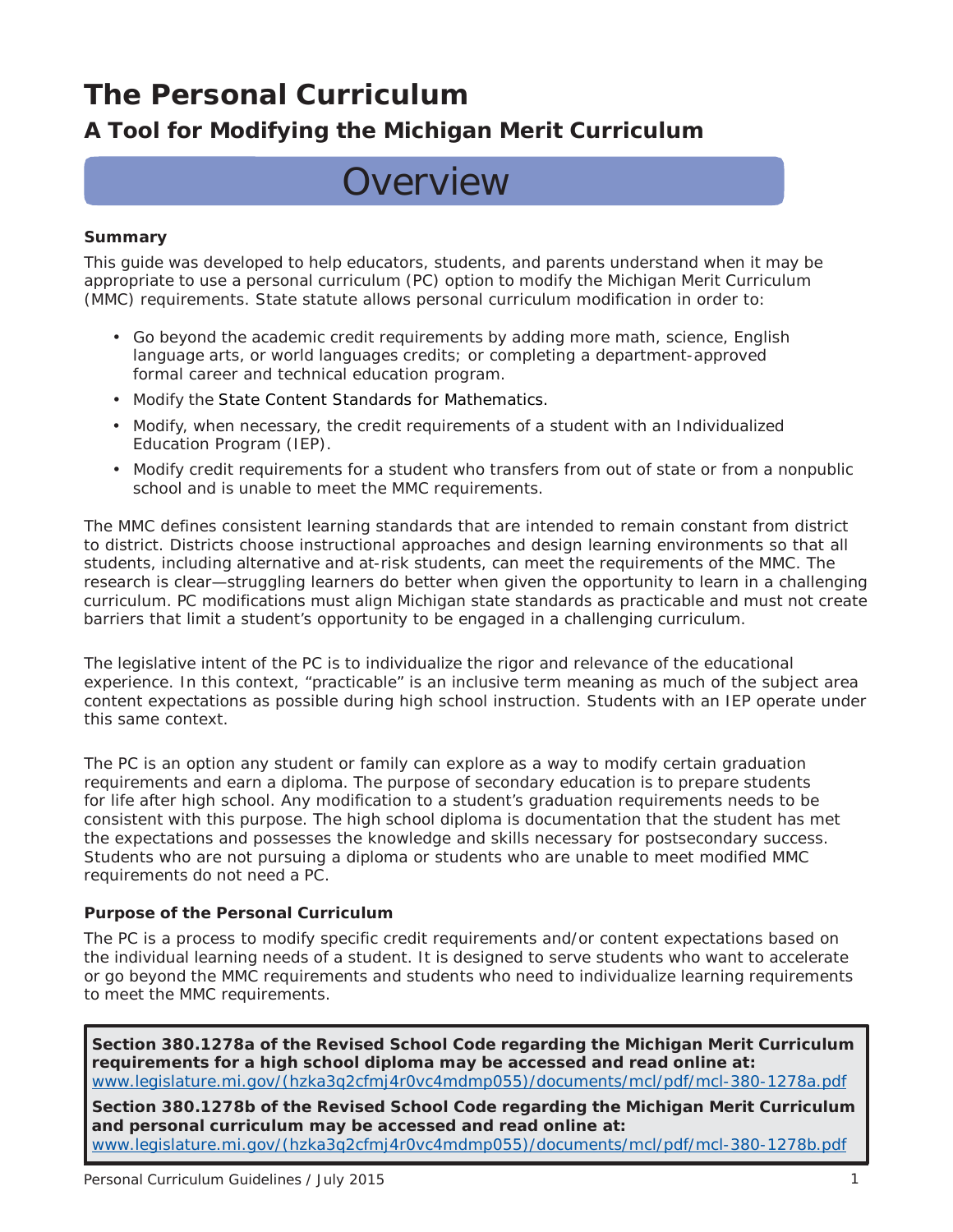### **Overview** *continued*

The PC option allows the board of a school district or public school academy to award a regular high school diploma provided the student completes the requirements of the PC, including as many of the content expectations of the MMC as practicable.

### **Providing Flexibility**

A PC allows several flexible learning options, including:

- Earning additional credit in specific subject areas and counting these credits toward meeting the state requirements.
- Modifying the mathematics content for students who are challenged with meeting the proficiency requirement in the State Content Standards for math.
- Allowing modifications of the MMC necessary to demonstrate proficiency for students with an IEP.
- Allowing modifications of the MMC necessary to demonstrate proficiency for students transferring to a district from out of state or from a nonpublic school.

### **Coordinating Student Planning**

The PC is not a stand-alone document that drives the high school experience. The PC must be developed and coordinated with other plans, including the Educational Development Plan (EDP) and the IEP. Modifications to the student's academic expectations made through the PC option must not erect barriers to making progress in completing the career pathway or the achievement of postsecondary goals. The EDP is the plan of study or academic course of study for achieving postsecondary goals and will include course titles and appropriate high school graduation and college entrance requirements. It will be used as a guide along with other career planning materials. The EDP should be reviewed each year and may be modified to reflect changing goals.

### **Options for Meeting or Modifying the MMC Requirements**

A student's capacity to learn is a function of effective teaching practices and the school's commitment to helping all students meet the content expectations that define the credits required by the MMC. Teachers are expected to employ a multitude of research-based instructional strategies to help students meet the content expectations. Teachers are encouraged to provide supports, interventions, and accommodations to increase access to the content for students who struggle in traditional instructional approaches. Districts may create integrated courses or combine technical and academic experiences to enhance relevance in credit-earning options. Districts may offer opportunities for credit recovery when students fail to meet some expectations required for earning credit. All options for earning credit should be carefully aligned with content expectations to ensure that all expectations will be met and that students have opportunities to meet the MMC requirements. Supports or flexible delivery options as described above should be available for ALL students and do NOT require a PC.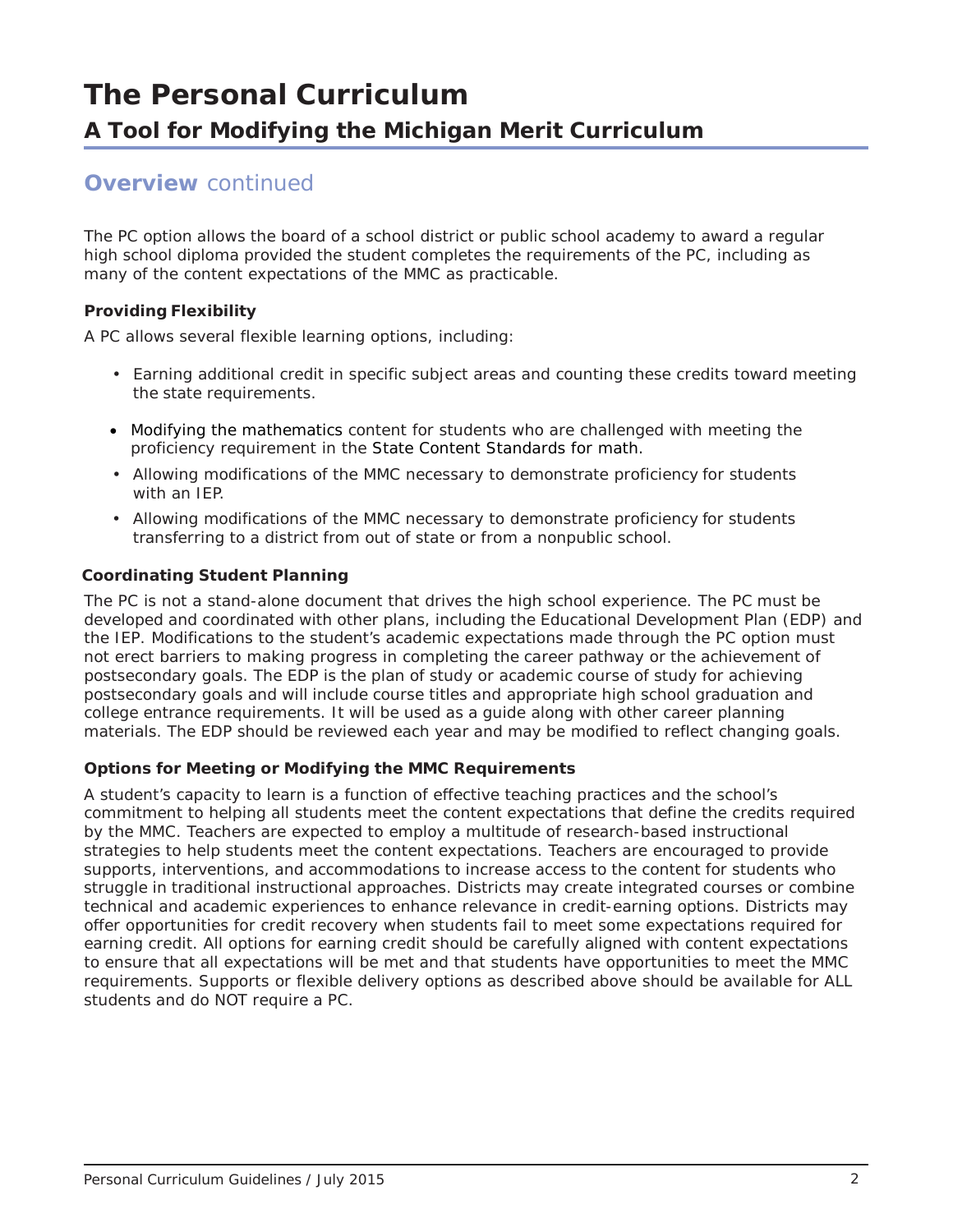### **Overview** *continued*

Earning credit in the following non-traditional settings does NOT require a PC so long as proficiency is still met within the state content standard requirement:

- Career and technical education courses, humanities courses, industrial education, or applied arts.
- Accelerated courses through dual enrollment, Advanced Placement, or International Baccalaureate programs.
- Online courses.
- Alternative education or credit recovery programs.

Students participating in these programs are expected to meet the MMC credit requirements. If the programs do not fully align with the content expectations, students may earn partial credit in the programs and can meet the additional expectations to complete the credit requirements through testing out, supplemental offerings, or other options offered by the district.

### **When is a Personal Curriculum Modification Appropriate?**

A PC may be appropriate for a student who has demonstrated one or more of the following:

- The ability or desire to access advanced or specialized content that cannot be met through electives (e.g., district lacks the resources to provide the course/content, or schedule does not allow student to access district offering).
- The ability to succeed in accelerated or advanced math, science, English language arts, world languages, or career and technical education.
- The academic need to modify the State Content Standards for Mathematics.

For a student with an IEP:

- A documented need to make modifications because the student's disability affects access to and/or demonstration of proficiency in the curriculum.
- Lack of progress on the MMC despite documented interventions, supports, and accommodations.

For a transfer student:

• Transferring from out of state or from a nonpublic school after successful completion of the equivalent of two years of high school credit.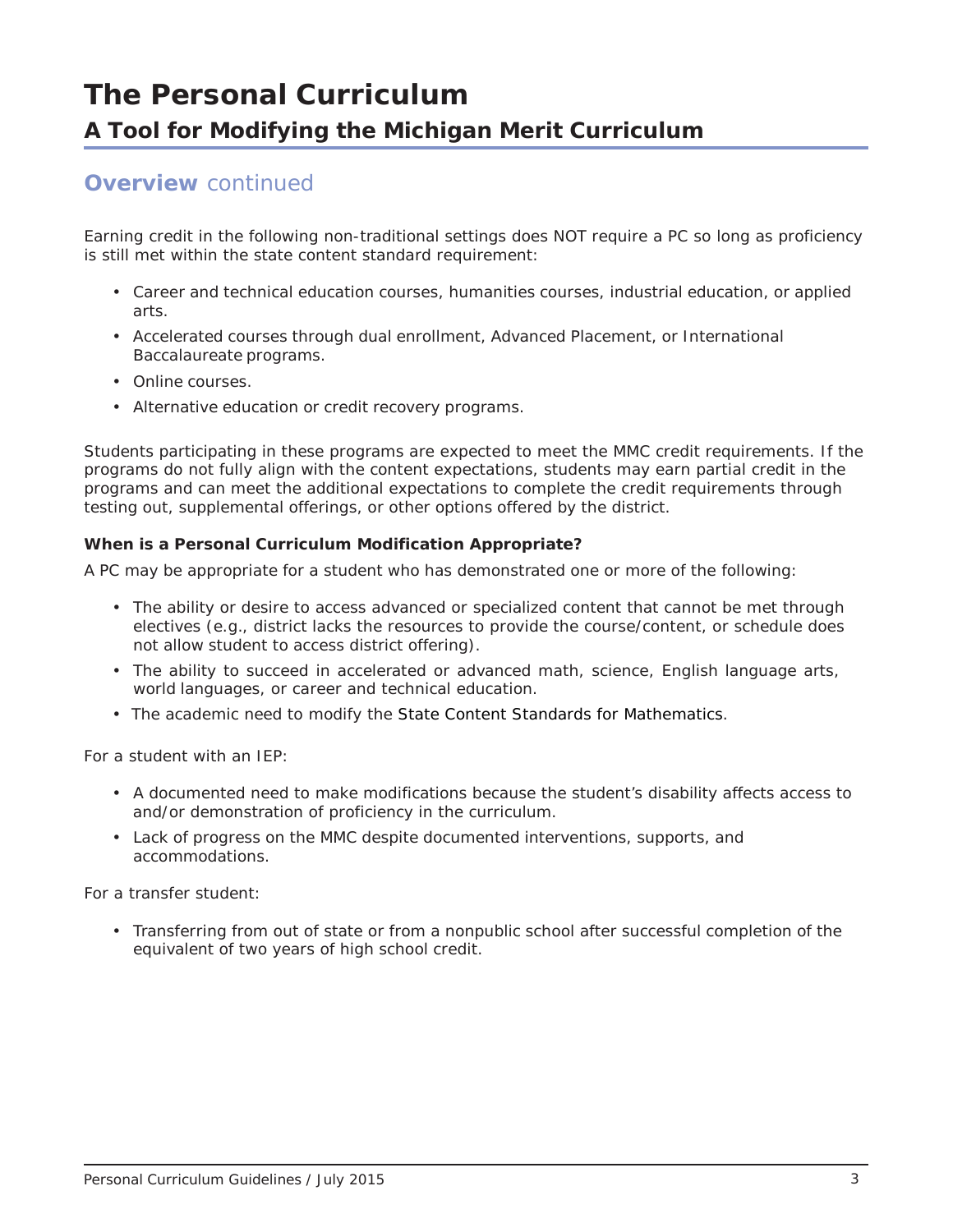### **Overview** *continued*

Prior to considering a PC modification as a course of action for any student, educators must make every effort to help the student meet the requirements of the MMC using varied and creative strategies such as:

- Integrated and differentiated instruction within a multi-tiered system of supports
- Interventions and support
- Spiraled curriculum
- Online learning
- Work-based learning
- Project-based learning
- Flexible scheduling
- Peer coaching
- Adult mentoring
- Electives
- College credit opportunities

While every request to modify a student's graduation requirements should be considered, the school district or public school academy may deny a PC request if:

- The request does not comply with state statute.
- Other options for meeting the student's educational needs have not been documented.
- It is not in the best interest of the student.
- The members of the PC development team cannot reach agreement.

A parent, legal guardian, emancipated student, or school personnel may request a PC at any time. The state statute includes restrictions on when the mathematics and social studies requirements may be implemented as described in the "Allowable Modifications" section.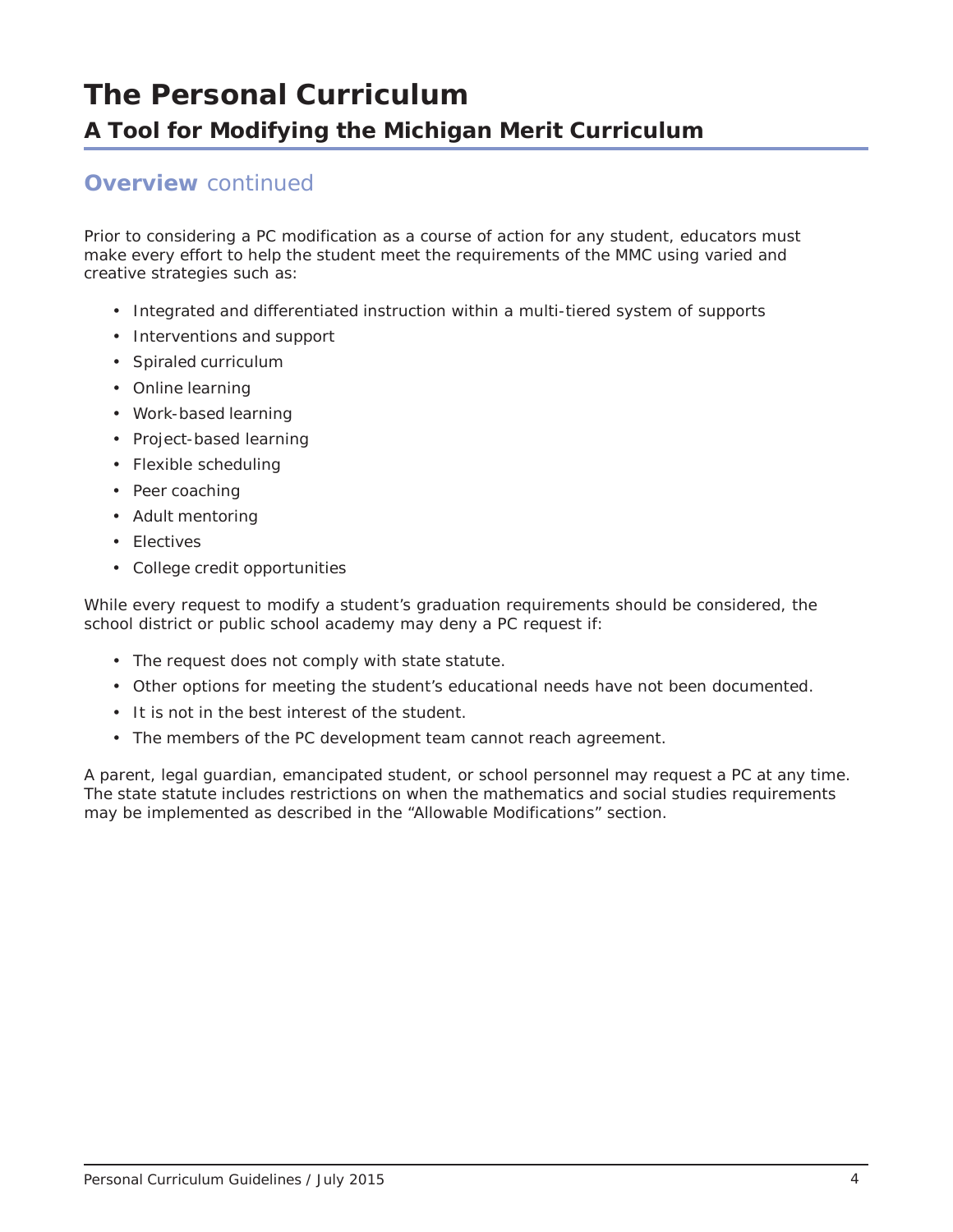## **A Tool for Modifying the Michigan Merit Curriculum**

## **Accountability**

### **State and Federal**

Decisions regarding parameters for evaluating student achievement can be described within an accountability framework, which is defined by federal and state requirements, including the *Elementary and Secondary Education Act (ESEA)*, *Individuals with Disabilities Education Act (IDEA),* Michigan Merit Curriculum (MMC), and Local Educational Agency (LEA) policy. Each set of requirements includes significant considerations.

*The Elementary and Secondary Education Act (ESEA)* establishes:

- The requirement of a core curriculum.
- The measurement of student achievement within that curriculum.
- A method for evaluating a school's ability to help students learn the curriculum.
- An expectation that evidence-based practice be applied in the classroom.

The *Individuals with Disabilities Education Act (IDEA)* establishes:

- That students with disabilities must be assured access to, support for achievement in, and be assessed against the same standards as all other students.
- Provisions and assurances that students with disabilities are not held to a separate standard.
- An expectation that evidence-based practice be applied in the classroom.

While federal legislation establishes basic parameters, it leaves to states the authority and flexibility to define the core curriculum and how achievement in that curriculum is measured. As a result, in 2006, Michigan established the MMC.

The MMC establishes:

- The credits that make up the state requirements for graduation.
- Content expectations that define the required credits.

### **Local**

Local districts and/or boards of education continue to be responsible for establishing criteria for content mastery, the definition of proficiency, allowable modifications, what constitutes credit for specific courses, and additional credit requirements beyond those established by the MMC. Districts must ensure that all students are effectively and consistently engaged in school.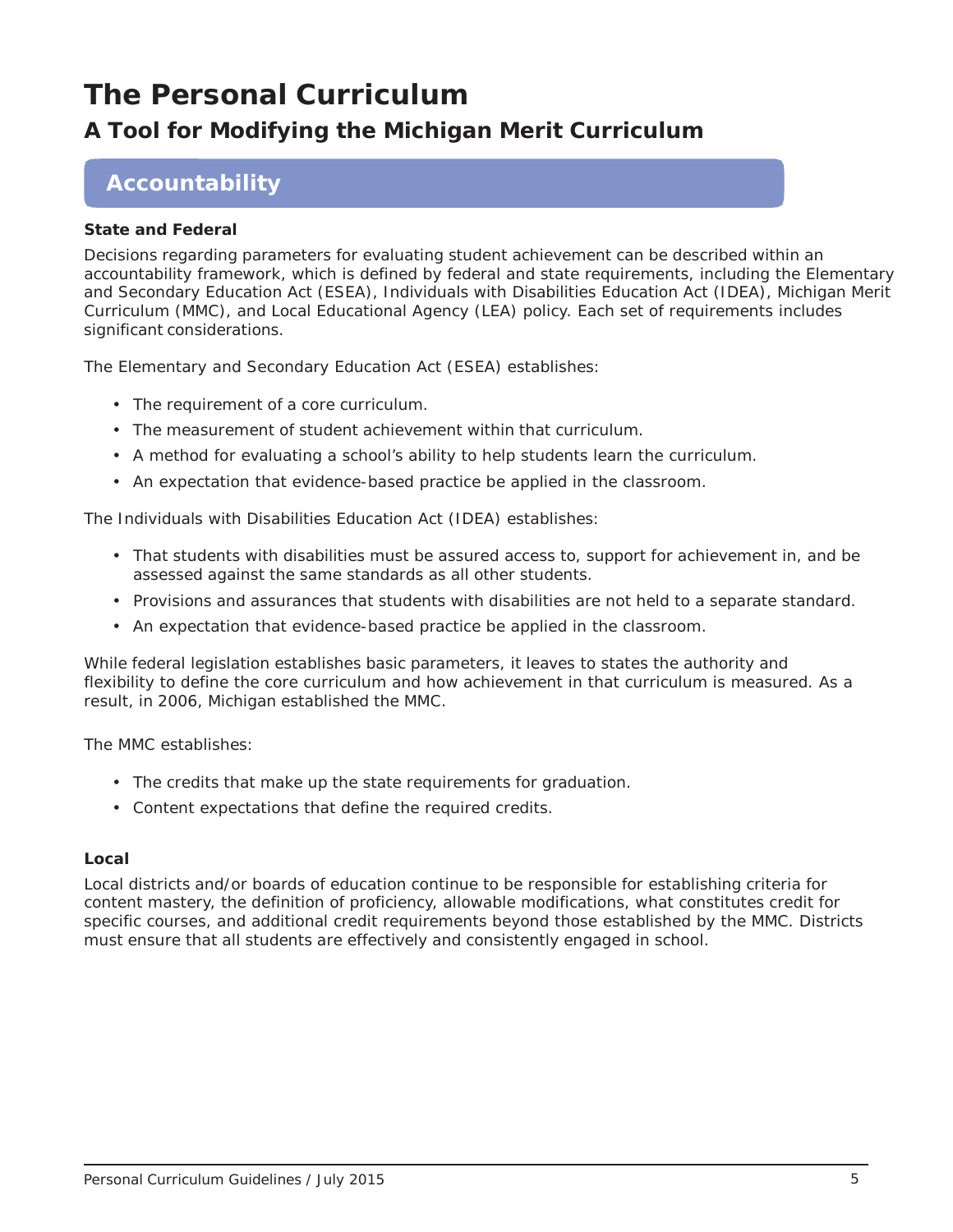## **A Tool for Modifying the Michigan Merit Curriculum**

### **Curriculum Alignment**

Districts continue to be held accountable for offering opportunities for students to meet Michigan standards and thus earn the credits required to earn a high school diploma. Determinations regarding possible requirement modifications cannot be made until decisions about curriculum, instructional delivery, assessment, and defining credit have been made.

Districts design curriculum that:

- Organizes the content to be mastered and skills to be developed as defined in Michigan standards.
- Defines what students will know and be able to do within each of the units and by the end of each course.
- Determines how mastery of content and skill will be measured using assessments designed for that purpose—
	- ◊ Formative (classroom, ongoing, assessment FOR learning)
	- ◊ Summative (classroom, district and/or state, assessment OF learning)
	- ◊ Flexible opportunities for demonstrating proficiency.
- Identifies instructional strategies and specialized instructional programs for supporting ALL students in meeting the content expectations, earning the required credits, and developing the knowledge and skill necessary for postsecondary success. Offering individualized and differentiated instruction does NOT require a PC.

Districts must also:

- Base decisions about credit assignment (at least in part) on assessments aligned with the instructional model and with the content expectations addressed. Districts may develop their own assessments or use those developed by MDE if they align with the district's instructional model.
- Determine performance standards for earning MMC credit (e.g., what will be assessed, assessment instruments, multiple opportunities for demonstrating proficiency, proficiency cut scores, flexibility in assigning credit). All students should have access to multiple opportunities for demonstrating proficiency in meeting the MMC standards and expectations.
- Determine the credit associated with each course. Identify courses in which students may earn partial credit.
- Measure and monitor student progress.
- Develop and implement strategies for accelerating learning for students who have not met state achievement standards.

### **Practicable Content**

With aligned curriculum, instructional delivery, and assessment systems in place, districts may determine:

- How the graduation requirements might be modified on an individualized basis, within the boundaries for modification described in the state legislation.
- How student progress will be measured and tracked on a district-wide basis.

The legislation states that "the personal curriculum shall incorporate as much of the content expectations" in areas that are being modified as is reasonably "practicable" for the individual student, while maintaining the legislative intent of increased rigor for all students. Practicable content is the mix of existing MMC content expectations and modifications to those expectations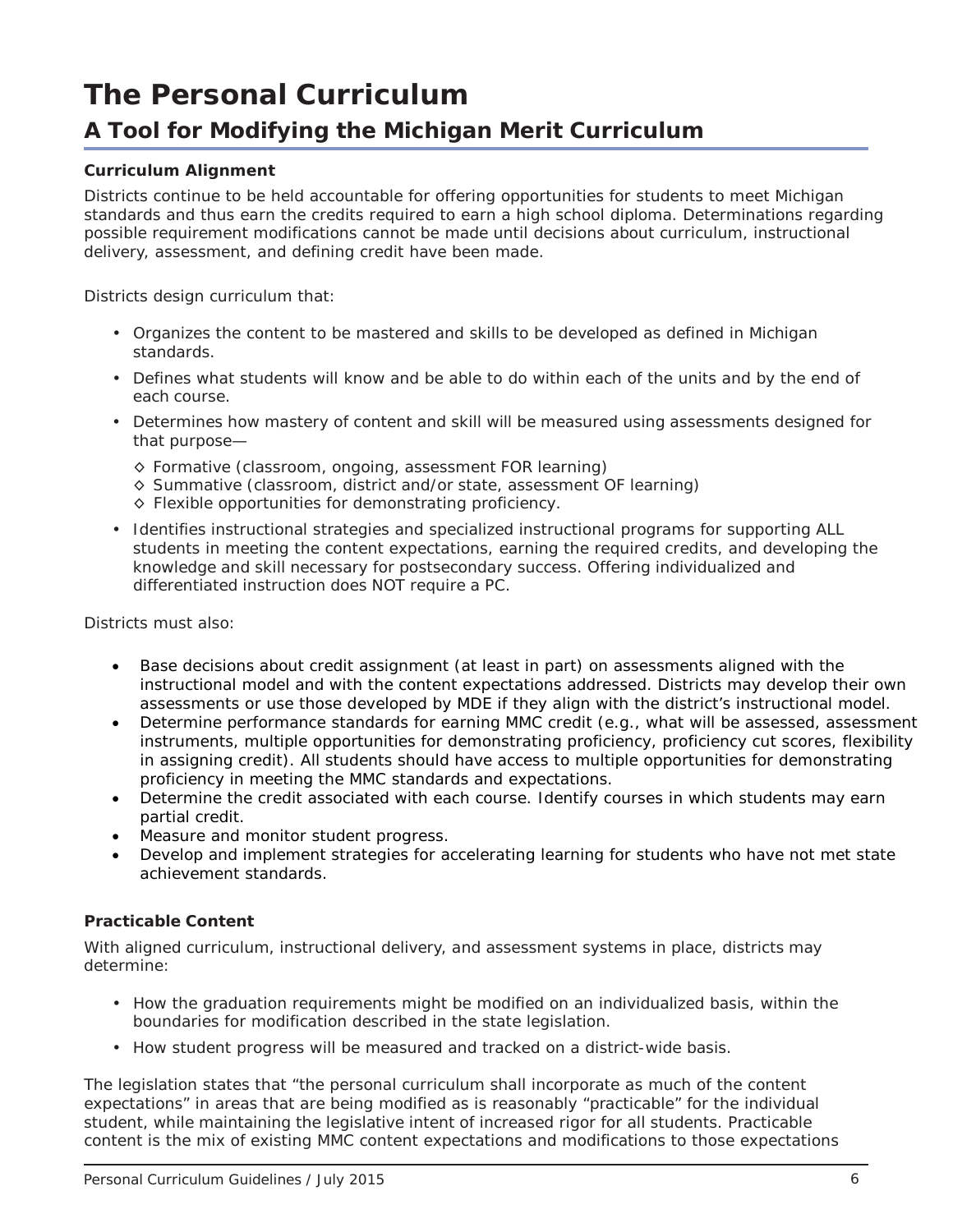## **A Tool for Modifying the Michigan Merit Curriculum**

driven by student need, that when achieved, will ensure the student progresses toward his or her identified postsecondary and career goal(s).

PC development and identification of practicable content begins with:

- Identification of the student's career pathway.
- Requirements for achieving career and postsecondary goals.
- Analysis of the student's current and past levels of performance, including student strengths, which will be enhanced through the PC (i.e., transcript and formal and informal assessment data).
- Identification of the courses and other educational experiences the student needs to progress along the career pathway and achieve postsecondary goals (as identified in the EDP).

The PC modifications should:

- Facilitate progress along the student's career pathway and the achievement of postsecondary goals.
- Enhance the relevance of the student's educational experience.
- Provide access to MMC content knowledge, processes, and skills.
- Provide full access to statewide assessments.
- Provide a gateway to employment and productive adult living.
- Maintain the integrity of the diploma.

Modifications to the content must be based on Michigan standards. The PC will provide an individualized plan for effectively and consistently engaging the student in accessing the MMC and finding success in high school.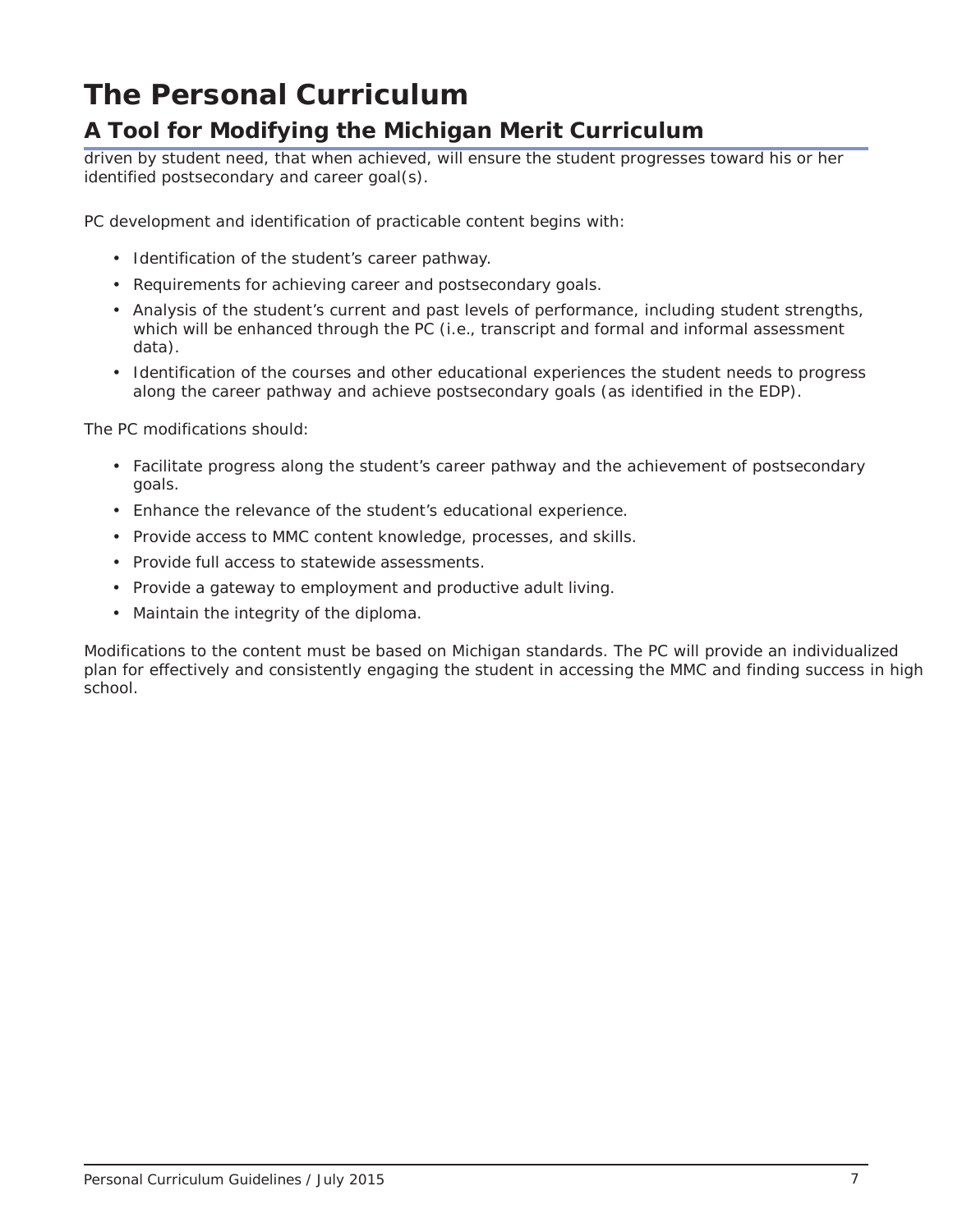## **Guidelines** *continued*

#### **Critical Questions to Ask Before Making Content Expectation or Credit Requirement Modifications**

- How much high school content mastery is necessary to meet or exceed MMC performance standards?
- What knowledge and skills are necessary to be considered college ready?
- How much content is sufficient to ensure that the student is prepared for postsecondary success?

There are no clear, definitive answers to these questions, but the consensus is that modifications should be made in such a way as to support meeting most or all of the content expectations, where possible.

### **Modifying Requirements through a Personal Curriculum**

The PC is a process to modify specific credit requirements or content expectations based on the individual learning needs of a student. Allowable modifications are described in the chart on the following page.

In addition to identifying content or credit modifications, the PC must:

- Align with the EDP, postsecondary goals, and the IEP.
- Establish measurable goals.
- Provide a method to evaluate whether the student meets the goals.

### **Modifications Not Allowed**

There are no modifications to credit requirements allowed in the following areas (exceptions may apply for students with an IEP or transfer students):

- English language arts
- Civics/Government
- Online learning experience
- World Language

Modification restrictions are intended to protect the futures of students by ensuring that the PC option is not used as a convenient escape door for schools to shy away from providing access to the MMC for students who are more difficult to reach and teach.

The legislation requires that the State Superintendent monitor a school district if there is reason to believe that the school district is allowing modifications inconsistent with the PC requirements.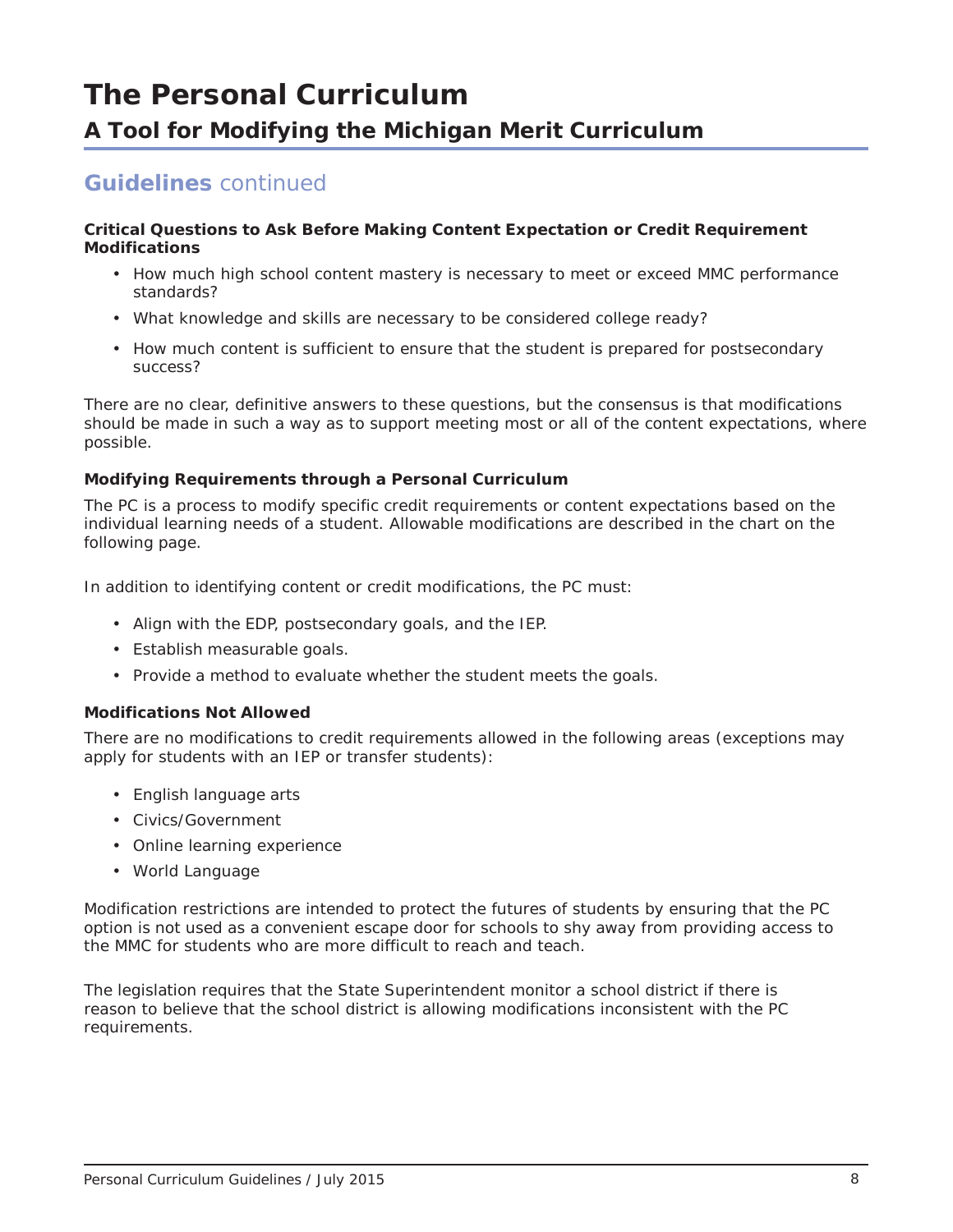## **A Tool for Modifying the Michigan Merit Curriculum**

## **Michigan Merit Curriculum (MMC)**

| <b>Subject Area Credit Requirements</b>                                                                                                                                                                                                                                                                         | Personal Curriculum (PC) Modifications (Sequence and<br>delivery up to district; support courses can count for<br>credit regardless of year)                                                                                                                                                                                                                                                                             |
|-----------------------------------------------------------------------------------------------------------------------------------------------------------------------------------------------------------------------------------------------------------------------------------------------------------------|--------------------------------------------------------------------------------------------------------------------------------------------------------------------------------------------------------------------------------------------------------------------------------------------------------------------------------------------------------------------------------------------------------------------------|
| 4 English Language Arts (ELA) Credits<br>• Proficiency in State Content Standards for ELA (4 credits)                                                                                                                                                                                                           | √No modification except for students with an<br>Individualized Education Program (IEP) and for transfer<br>students who have completed 2 years of high school                                                                                                                                                                                                                                                            |
| <b>4 Mathematics Credits</b><br>• Proficiency in State Content Standards for Mathematics<br>(3 credits)<br>• Proficiency in district-approved 4th mathematics credit<br>options (1 credit)<br>* Students must have a math experience in their final year<br>of high school.                                     | $\checkmark$ 1 credit of the state content standards for Mathematics<br>may be modified to 1/2 credit so long as the modification<br>continues to provide the state content standards<br>✓ Additional modifications allowed for students with an IEP<br>and transfer students who have completed 2 years of<br>high school.<br>* Students must have a math experience in one of their<br>two final years of high school. |
| <b>3 Science Credits</b><br>• Proficiency in State Content Standards for Science (3<br>credits); Or<br>• Proficiency in some State Content Standards for Science<br>(2 credits) and completion of a department-approved<br>formal career and technical education program<br>$(1 \text{ credit})$                | √No modification except for students with an IEP and<br>transfer students who have completed 2 years of high<br>school                                                                                                                                                                                                                                                                                                   |
| <b>3 Social Studies Credits</b><br>• Proficiency in State Content Standards for Social Studies<br>(3 credits)                                                                                                                                                                                                   | $\checkmark$ 1 social studies credit (other than Civics) can be<br>exchanged for an additional English language arts, math,<br>science, or world languages credit, or department-<br>approved formal career and technical education<br>program.<br>√Additional modifications allowed for students with an IEP<br>and transfer students who have completed 2 years of<br>high school.                                     |
| 1 Physical Education and Health Credit<br>• Proficiency in State Content Standards for Physical<br>Education and Health (1 credit); Or<br>• Proficiency with State Content Standards for Health (1/2<br>credit) and district-approved extra-curricular activities<br>involving physical activities (1/2 credit) | √Credit can be exchanged for an additional English<br>language arts, math, science, or world languages credit,<br>or department-approved formal career and technical<br>education program.<br>√Additional modifications allowed for students with an IEP<br>and transfer students who have completed 2 years of<br>high school.                                                                                          |
| 1 Visual, Performing, and Applied Arts Credit<br>• Proficiency in State Content Standards for Visual,<br>Performing and Applied Arts (1 credit)                                                                                                                                                                 | √ Credit can be exchanged for an additional English<br>language arts, math, science, or world languages credit,<br>or department-approved formal career and technical<br>education program.<br>√Additional modifications allowed for students with an IEP<br>and transfer students who have completed 2 years of<br>high school.                                                                                         |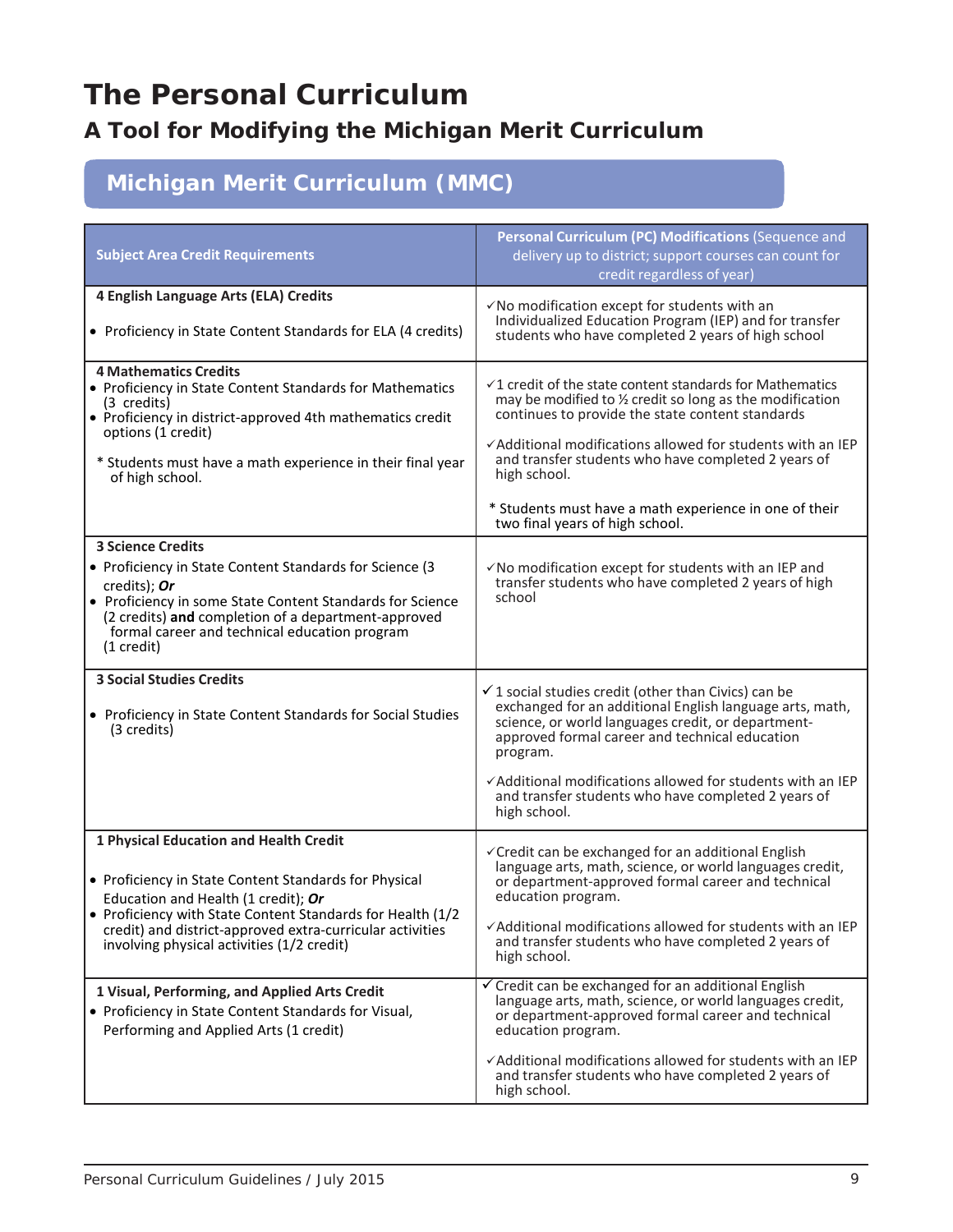## **A Tool for Modifying the Michigan Merit Curriculum**

| <b>Subject Area Credit Requirements</b>                                                                                                                                                                                                                                                                                                                                                                                                             | Personal Curriculum (PC) Modifications (Sequence and<br>delivery up to district; support courses can count for<br>credit regardless of year) |
|-----------------------------------------------------------------------------------------------------------------------------------------------------------------------------------------------------------------------------------------------------------------------------------------------------------------------------------------------------------------------------------------------------------------------------------------------------|----------------------------------------------------------------------------------------------------------------------------------------------|
| 2 World Languages Credits (Effective beginning with<br>students graduating in 2016)<br>• Formal coursework OR an equivalent learning experience<br>in grades $K-12$ (2 credits); Or<br>↓ Formal coursework or an equivalent learning experience<br>in grades K-12 (1 credit) and completion of a<br>department- approved formal career and technical<br>education program or an additional visual, performing<br>and applied arts credit (1 credit) | $\checkmark$ No modification except for students with an IEP and<br>transfer students who have completed 2 years of high<br>school           |
| <b>Online Learning Experience</b><br>• Course, Learning or Integrated Learning Experience                                                                                                                                                                                                                                                                                                                                                           | $\checkmark$ No modification except for students with an IEP and<br>transfer students who have completed 2 years of high<br>school           |

Michigan Academic Standards Page [http://www.michigan.gov/mde/0,4615,7-140-28753\\_64839\\_65510---,00.html](http://www.michigan.gov/mde/0,4615,7-140-28753_64839_65510---,00.html)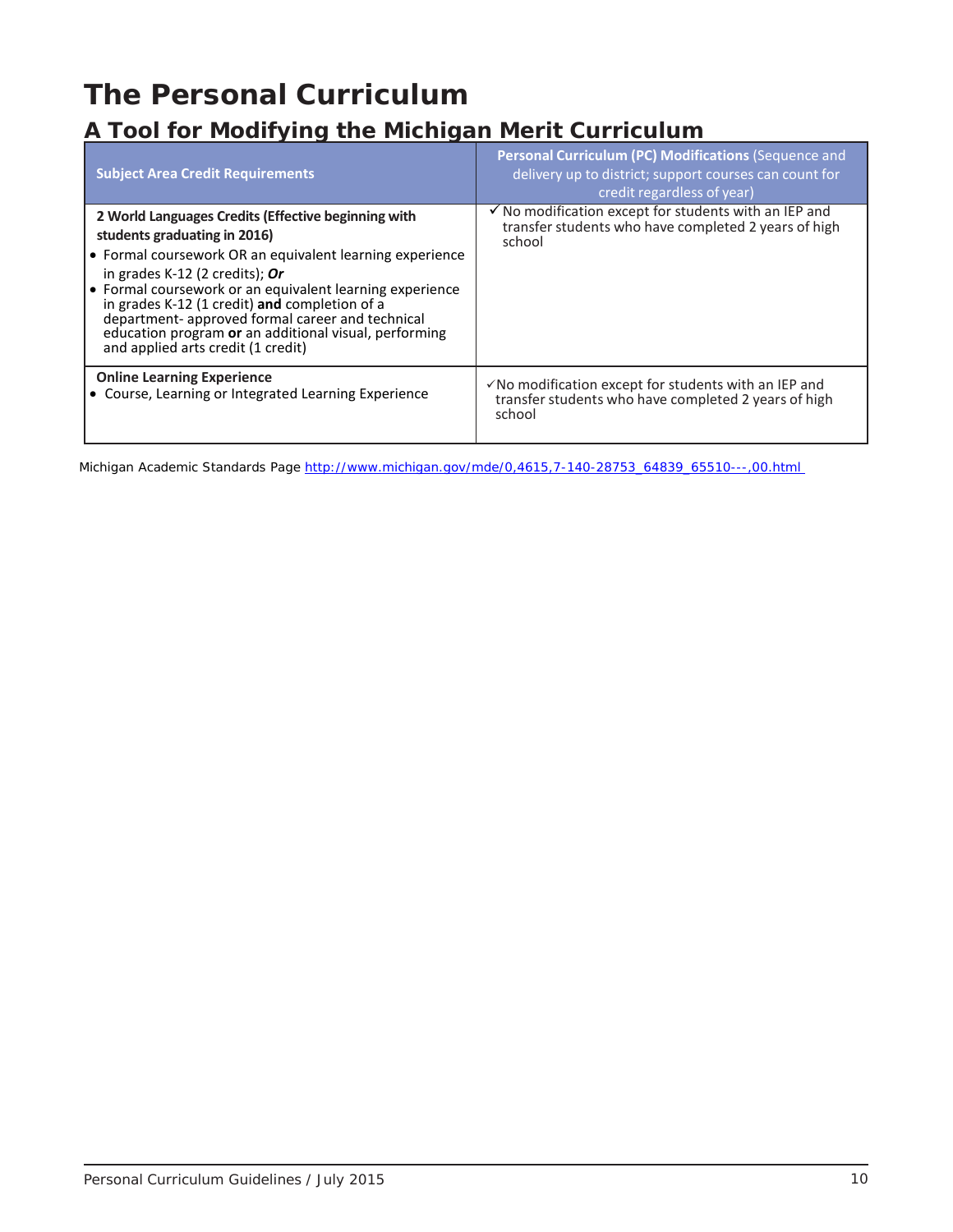## **A Tool for Modifying the Michigan Merit Curriculum**

## **Mathematics Modifications**

### **Allowable mathematics modifications within a traditional and integrated model**

A student earns Algebra II credit when he or she has demonstrated proficiency in the required content expectations for Algebra II. Students may take Algebra II over 2 years for 2 credits, or over 1.5 years for 1.5 credits, without requesting a PC.

A modification of Algebra II with a PC requires students to complete a minimum of two-and-a-half (2.5) math credits including Algebra I, Geometry, and one-half (0.5) credit of Algebra II, statistics, or functions and data analysis, or the equivalent of these credit requirements in an integrated math or other program, such as Career and Technical Education (CTE). Once this requirement has been met, a student must earn, at minimum one (1) additional math or math-related credit.

|                                                                                              | 1 Credit                                                                                                                        | 1 Credit                                           | 1 Credit                                            |                                       | 1 Credit                              | Total<br><b>Credits</b> |  |  |
|----------------------------------------------------------------------------------------------|---------------------------------------------------------------------------------------------------------------------------------|----------------------------------------------------|-----------------------------------------------------|---------------------------------------|---------------------------------------|-------------------------|--|--|
| <b>Traditional Model</b> (High School Content Expectations = 3 Credits)                      |                                                                                                                                 |                                                    |                                                     |                                       |                                       |                         |  |  |
| Michigan Merit Curriculum<br>(MMC) without PC                                                | Algebra I, Algebra II and Geometry (no<br>required sequence)                                                                    |                                                    | Final year<br>math or<br>math-<br>related<br>credit | 4                                     |                                       |                         |  |  |
| <b>MMC without PC</b><br>allowing Algebra II to be taken<br>over 2 years for 2 credits       | Algebra I and Geometry<br>(no required sequence)                                                                                |                                                    | Algebra II                                          |                                       | 4                                     |                         |  |  |
| <b>MMC without PC</b><br>after successful completion of 2<br>math credits                    | Algebra I and Geometry<br>(no required sequence)                                                                                |                                                    | Algebra II<br>content in other<br>program           |                                       | Math or<br>math-<br>related<br>credit | 4                       |  |  |
| <b>PC</b> modification<br>after successful completion of<br>minimum of 2.5 math credits      | Students required to take<br>Geometry and Algebra I                                                                             | $\frac{1}{2}$ credit<br>Algebra II<br>modification |                                                     | Math or<br>math-<br>related<br>credit | 3.5                                   |                         |  |  |
| <b>Integrated Model</b> (High School Content Expectations = 3 credits)                       |                                                                                                                                 |                                                    |                                                     |                                       |                                       |                         |  |  |
| <b>MMC without PC</b>                                                                        | Final year<br>math or<br>Integrated Mathematics Sequence<br>math-<br>Integrated Mathematics I, II, and III<br>related<br>credit |                                                    |                                                     |                                       |                                       | 4                       |  |  |
| <b>MMC without PC</b><br>allowing remaining credit to be<br>taken over 2 years for 2 credits | <b>Integrated Mathematics</b><br>Sequence<br>Integrated III<br><b>Integrated Mathematics I</b><br>and II                        |                                                    |                                                     |                                       |                                       | 4                       |  |  |
| <b>MMC without PC</b><br>after successful completion of 2<br>math credits                    | <b>Integrated Mathematics</b><br>Sequence<br><b>Integrated Mathematics I</b><br>and II                                          |                                                    | Integrated III<br>content in other<br>program       |                                       | Math or<br>math<br>related<br>credit  | 4                       |  |  |
| PC modification<br>after successful completion of<br>minimum of 2.5 math credits             | Students required to<br>complete 2 math credits<br>Integrated I and II                                                          |                                                    |                                                     |                                       |                                       | 3.5                     |  |  |

Additional math or math-related courses should address high school content as defined by the district and may include trigonometry, statistics, pre-calculus, financial literacy, pre-algebra, applied mathematics, accounting, business mathematics, and others.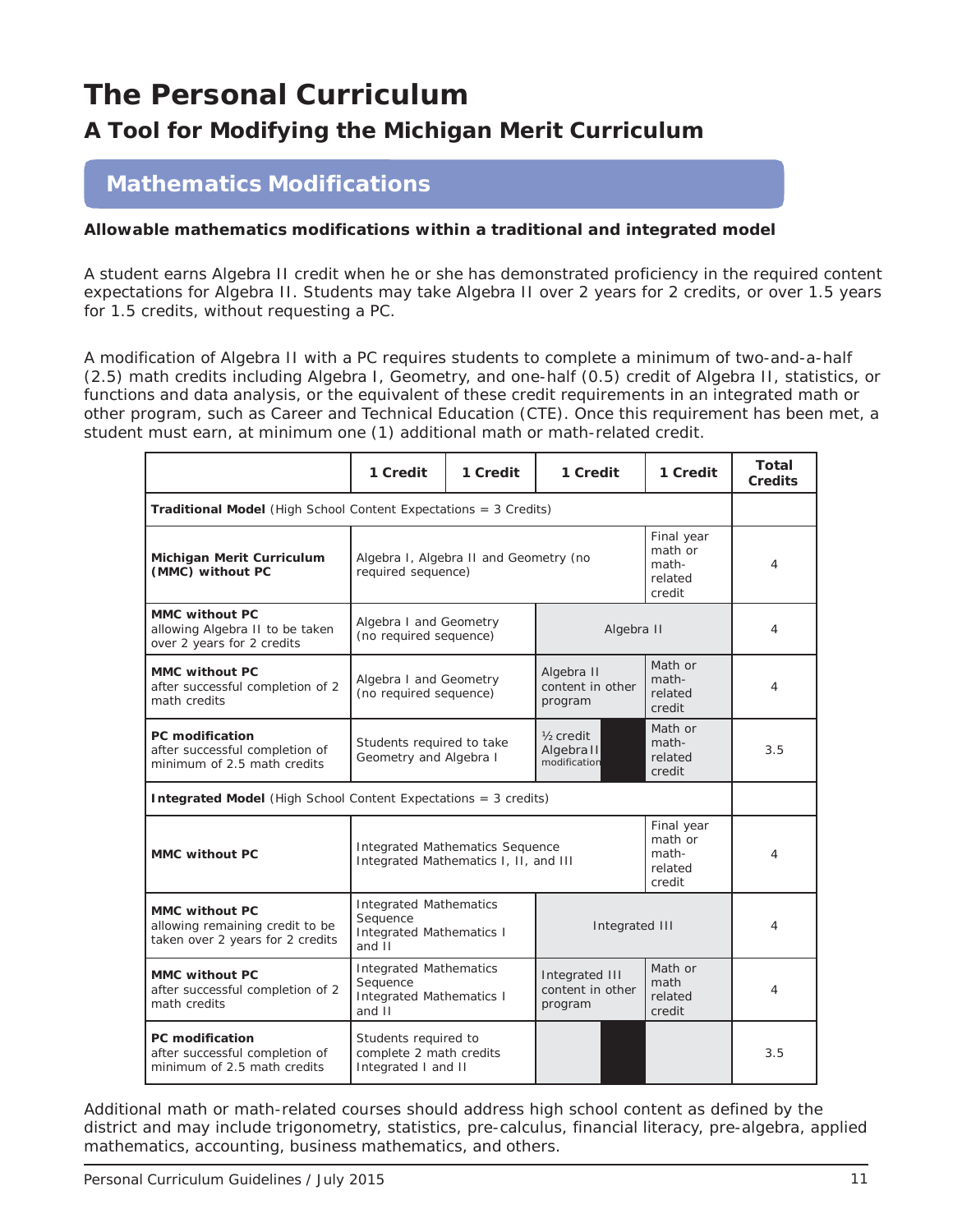## **A Tool for Modifying the Michigan Merit Curriculum**

### **Enrichment**

### **Modifications to Go Beyond Academic Requirements**

Students may request a PC to go beyond academic requirements in mathematics, science, English language arts, and/or world languages; or to complete a department-approved formal career and technical education program. If a PC is requested and granted and the student does not achieve proficiency in the substituted credits, the PC is null and void and the student will have to take the required credits to graduate.

### **Allowable Modifications**

The PC must align with the EDP and postsecondary goals, as well as the IEP if applicable.

### *Social Studies (Michigan Merit Requirement: 3 credits)*

• Substituting credit requirement for one social studies credit for students who have successfully completed two required social studies credits (which must include one-half [0.5] credit in Civics), to earn additional credits in English language arts, mathematics, science, or world languages; or complete a department-approved formal career and technical education program.

### *Health and Physical Education (Michigan Merit Requirement: 1 credit)*

- Substituting credit requirement for one health and physical education credit to acquire additional credits in English language arts, mathematics, science, or world languages; or to complete a department-approved formal career and technical education program.
- Consideration: A previous law remains in effect requiring students who are physically fit and capable to take a physical education course.
- Note: Districts may credit a student's participation in athletics and other extracurricular activities involving physical activity as meeting the physical education requirement.

### *Visual, Performing, and Applied Arts (Michigan Merit Requirement: 1 credit)*

• Substituting credit requirement for one visual, performing, and applied arts credit to acquire additional credits in English language arts, mathematics, science, or world languages; or to complete a department-approved formal career and technical education program.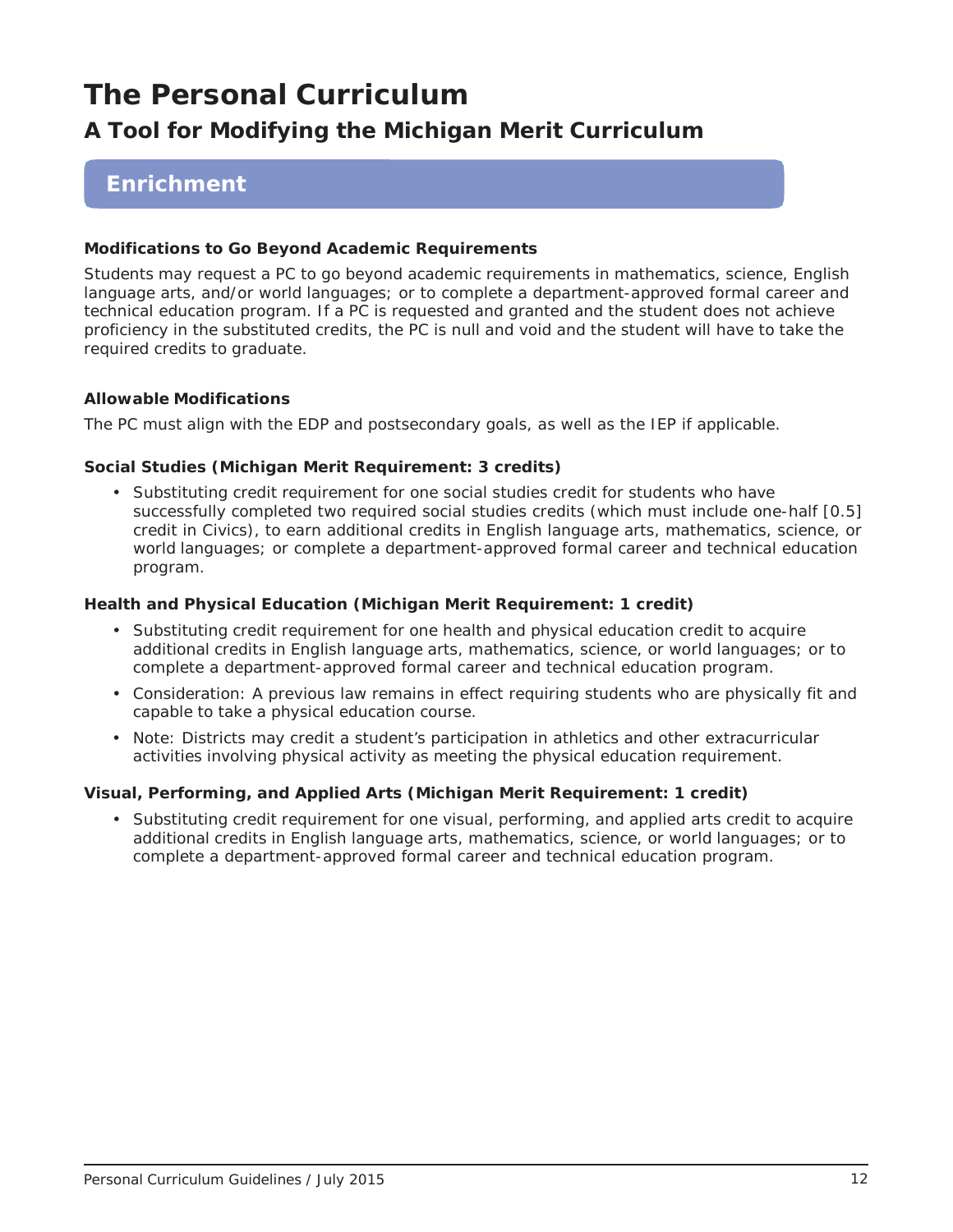## **A Tool for Modifying the Michigan Merit Curriculum**

### **Transfer Students**

### **Allowable Modifications for Transfer Students**

The parent or legal guardian of a transfer student from out of state or from a nonpublic school may request a PC to modify the requirements of the MMC not otherwise allowed, providing the following conditions are met:

- The PC is aligned with the EDP and postsecondary goals.
- The student has completed the equivalent of two years of high school credit. Districts may use assessments or examinations to determine credits earned.
- The PC includes as much of Michigan standards as practicable for the student.
- The student completes one mathematics course in the final year of high school enrollment. If the student is enrolled in the district for one full year, the final year of math must be the equivalent of Algebra I or higher in the normal sequence of mathematics.
- The student's PC must include one-half (0.5) credit in Civics.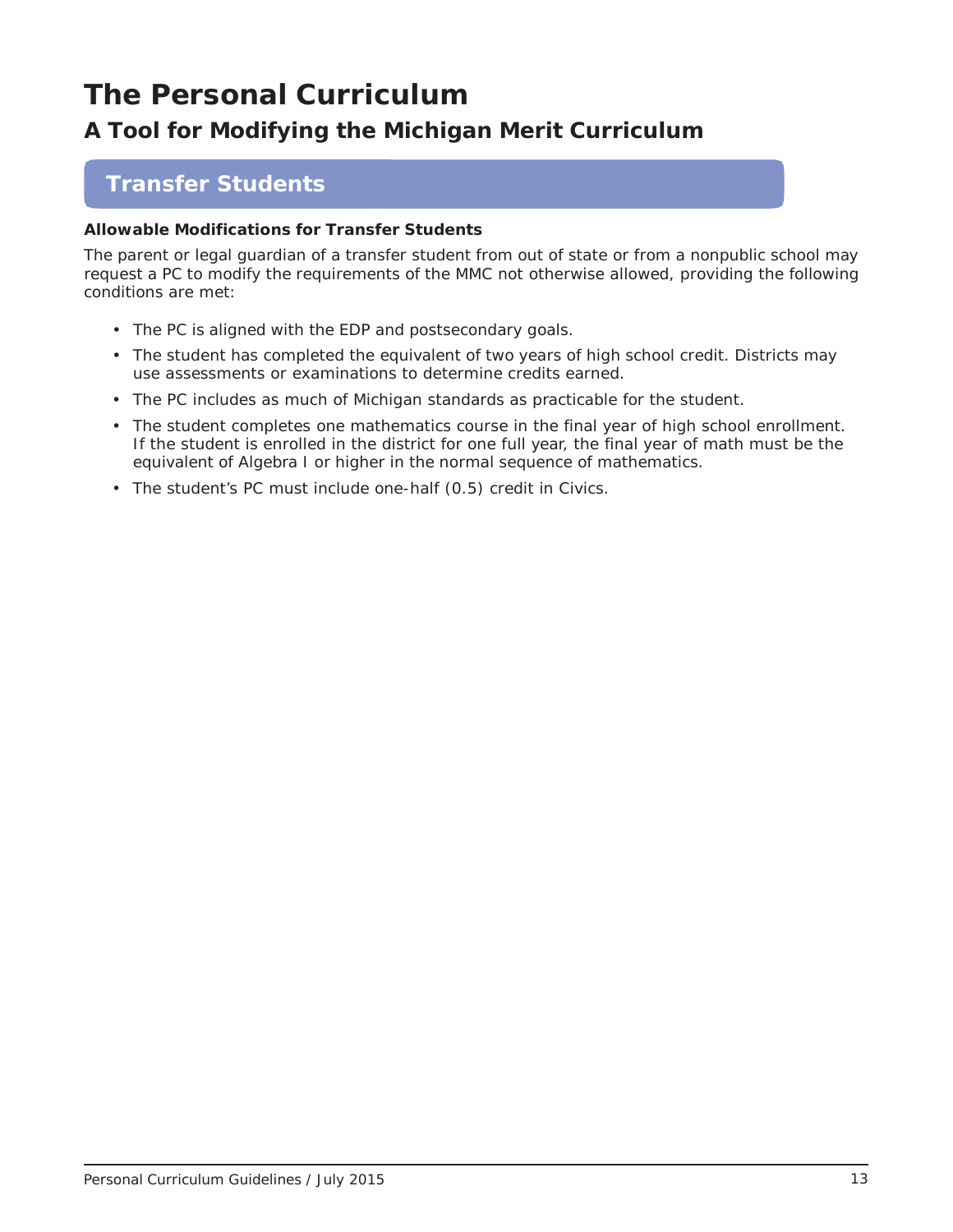## **A Tool for Modifying the Michigan Merit Curriculum**

## **Students With an Individualized Education Program (IEP)**

### **Allowable Modifications for a Student with an Individualized Education Program**

The parent or legal guardian of a student with an IEP may request a PC to modify the requirements of the MMC not otherwise allowed, providing the PC:

- Incorporates as much of the subject area content expectations as practicable for the student within the context of the MMC requirements.
- Aligns with the EDP and is consistent with the IEP.
- Modifications directly address the effect the student's disability has on his or her ability to access and/or demonstrate progress in the content.

Additionally, the PC:

- May modify components of the content expectations within each credit requirement.
- May modify the credit requirements.
- Should reflect student strengths and outline how those strengths will be enhanced and utilized.

### **Potential Adverse Effects of Using a Personal Curriculum**

Parents and students should understand the possible consequences for modifications of the MMC credit requirements or high school content expectations. PC modifications that reduce the number of content expectations mastered by the student may affect the student's:

- Performance on the Michigan Merit Exam (MME)
- Admission to, and/or preparedness for success in college
- Eligibility for college scholarships
- Admission to a trade school
- Ability to secure a job in the career of choice
- Eligibility for NCAA athletic programs

Modifications that erect barriers to student success may impact the district's ability to:

• Meet improvement targets informed by the Continuous Improvement and Monitoring System (CIMS), the State Performance Plan (SPP), and the Annual Performance Report (APR).